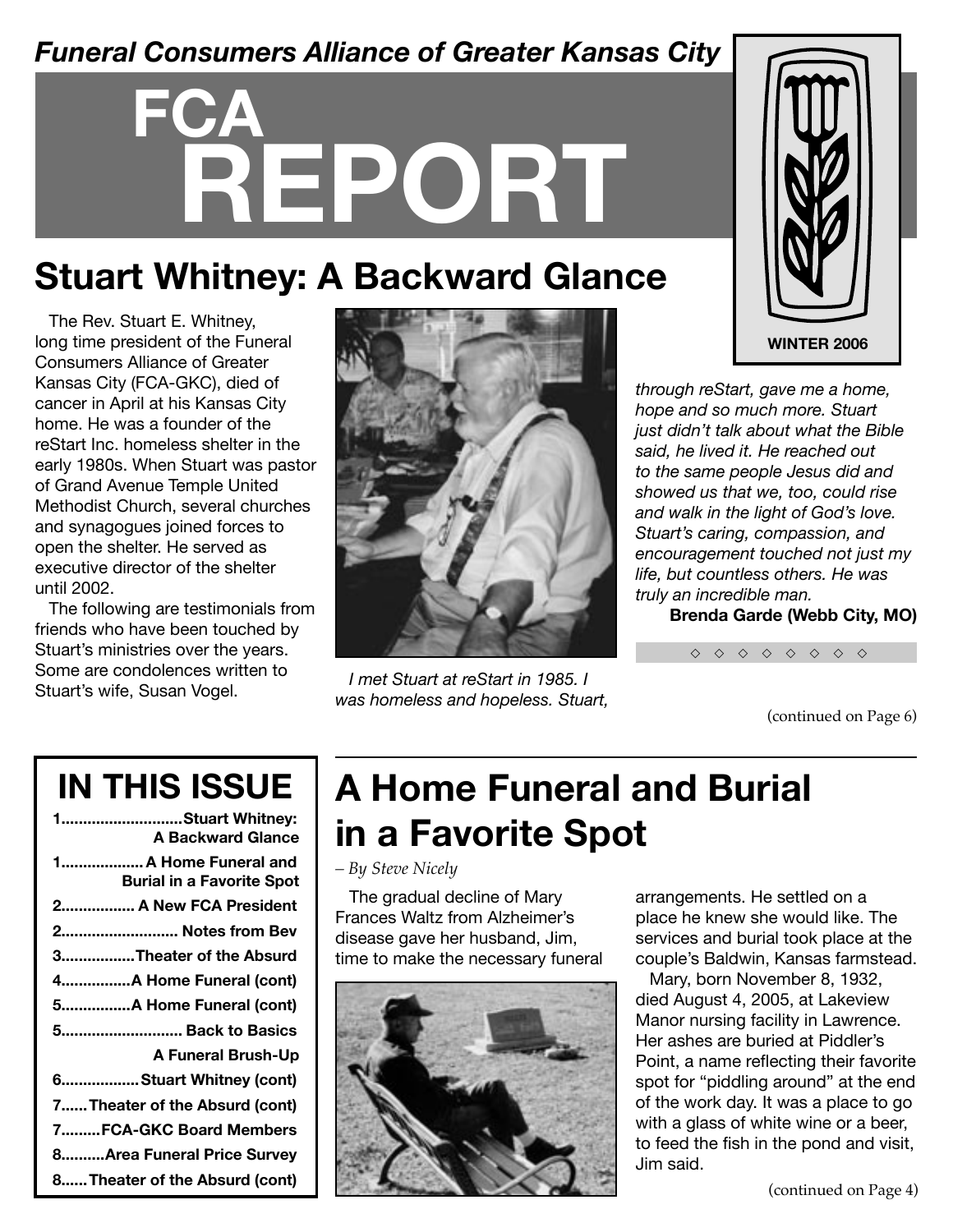## **Bev McGill Elected President of FCA-GKC**

ev McGill, an activist most of her life, was elected President of the Funeral Consumers Alliance of Greater Kansas City in October. Bev, 77, lives in Lenexa with her husband, Ron. They have 10 living children, 30 grandchildren and 10 great grandchildren.

The sudden death of their 3 month-old daughter, Mary Kathryn,



in 1952 exposed the McGills for the first time to the funeral industry in Minneapolis. Later, after the family moved to the Kansas City area, the couple

met resistance at a Minneapolis cemetery when they asked to move the baby's remains to Resurrection Cemetery in Lenexa.

 "They gave me a terrible runaround," Bev recalled. "I made many calls. Finally they wouldn't even talk to me at the cemetery."

But a call to the Minnesota Board of Mortuary Science melted the resistance. The baby's remains were successfully disinterred and brought to Lenexa in the van of one of her sisters. Bev frequently visits the baby's grave, about a block from her home. Her ritual involves sprinkling glitter on the grave and stating, "I was here and I remember you."

The FCA's mission of educating the public about the funeral industry is a valuable public service, Bev believes. She has been a member of the board since 1995 and served one term on the organization's national board. She said she was inspired by the dedication of the national board members and Josh

Slocum, national executive director. Bev succeeds Rev. Stuart E. Whitney, who died in April, as president. His death leaves a void

on the board, she said. "We are working hard to fill that void and to continue to provide this most important service."

## **NOTES FROM BEV**

#### **FCA President**

**INFO:** The Federal Trade Commission has an informative booklet: "Funerals: A Consumer's Guide" which is available at www.ftc.gov or by calling 1-877-FTC-HELP.

**FREEBIE:** Funeral Consumer Alliance's national office is offering free subscriptions to its newsletter to the first 1,000 people who request it. Send you name, address, and the name of your Affiliate (FCA of Greater Kansas City) to Funeral Consumer Alliance, 33 Patchen Road, South Burlington, VT. 05403 or email newsletteroffer@funerals.org.

**CLARIFICATION:** Some folks may get confused by the presence of a Newcomer's Funeral Home in Topeka, KS. Although our local Newcomer's facilities are owned by a national conglomerate, Stewart Enterprises, the Topeka location and 19 other Kansas facilities are independently owned by Warren and Theresa Newcomer.

**STRUGGLES:** Efforts to reform the Federal Trade Commission's Funeral Rule are nowhere in sight. Sen. Christopher Dodd and Rep. Mark Foley have introduced bills yearly since 2002 in an effort to turn the Funeral Rule into a law which would cover funeral homes, cemeteries, crematories and third party retailers. We are waiting to see if they will be able to reintroduce this idea again.

**VOLUNTEER OPPORTUNITIES:** If you appreciate the FCA's efforts to educate the public on funeral consumer issues, we would welcome your help. You could bring your fresh ideas and your energy as a member of our board. We also could use assistance exploring grant opportunities for education projects including a new cost comparison survey of funeral homes in Greater Kansas City. Please contact me at 816-561-6322.

**PROJECT IDEAS:** Here is an idea from a caller who was requesting materials on funeral planning. She was assisting her pastor in his efforts to help church members plan final arrangements by sharing Funeral Consumer Alliance information and by accompanying church members to the funeral home if necessary. It is extremely helpful to have an informed third party present when making these plans. This is a valuable service that others may want to replicate in their churches. Another helpful hint is for churches to keep on file copies of members' final arrangement preferences.

(continued on Page 3)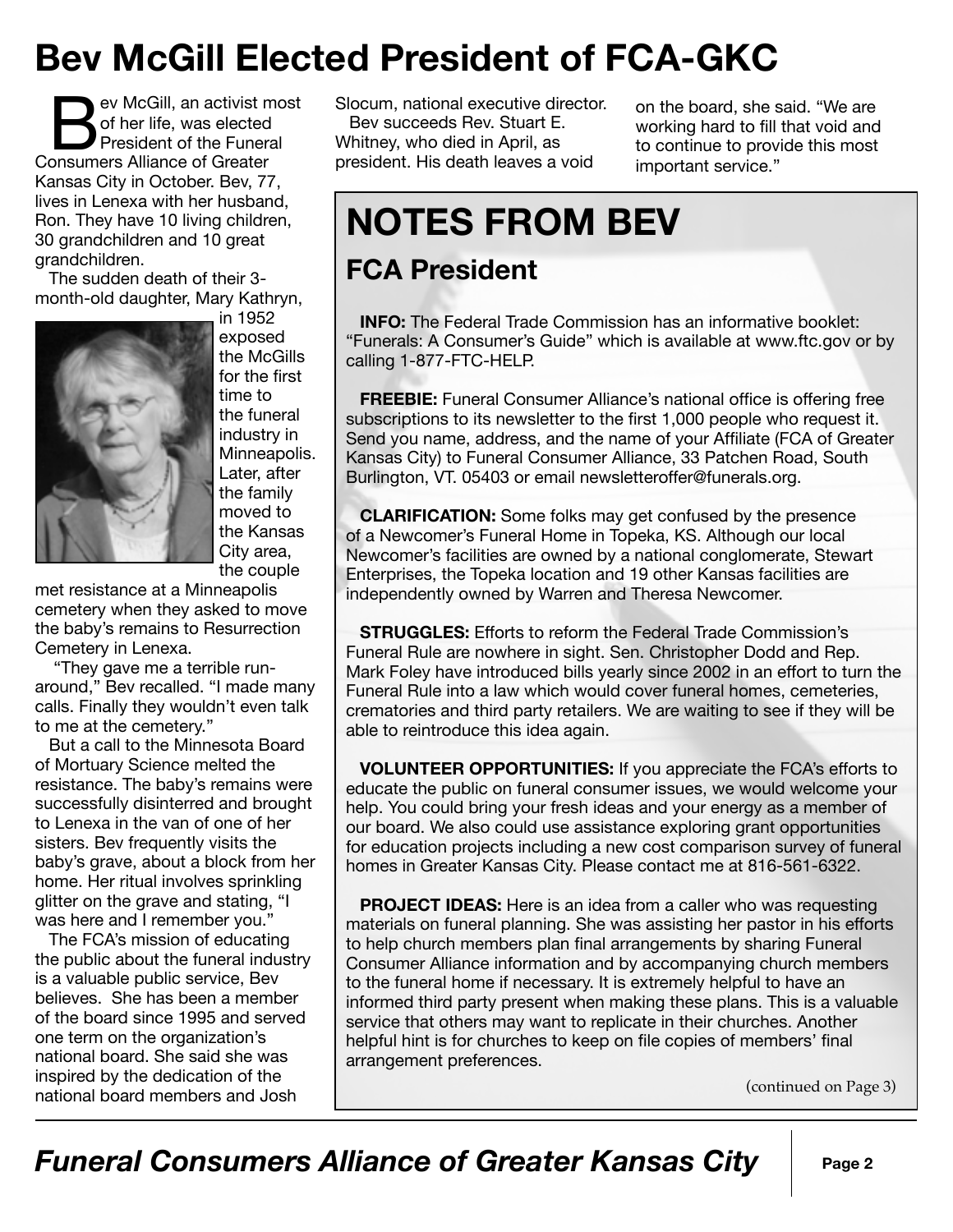## **Theater of the Absurd: State Board Sues Casket Seller for Breaking Nonexistent Laws**

*– Editorial by Joshua Slocum, Executive Director*

*This editorial about proposed changes in Missouri's funeral regulations appeared in the summer issue of the national Funeral Consumers Alliance newsletter. The Missouri State Board of Embalmers and Funeral Directors held a public hearing on the issue at its December meeting in Kansas City. Two consumer-oriented attorneys from Washington D.C., Clark Neily and Valerie Dayham, protested the proposals. The board was expected to take up the matter again in January.* 

The question of who can sell caskets and where families can buy them has become a grand farce way out of proportion to the modest function of these boxes. The Institute for Justice (I.J.), a D.C.-based law firm, is joining the latest battle in Missouri, where a pending case could have serious effects on small businesses as well as the right of families to care for their own dead. Since 2000, I.J. has been calling the bluff of pompous undertakers and cowed legislators

seeking to outlaw casket sales by independent retailers. "Educated" by funeral directors and strangely anti-consumer regulatory agencies, legislatures in several states over the years have restricted casket sales to licensed funeral homes. The rationales for these laws have ranged from the implausible — "we want to protect the public and we only have regulatory power over funeral homes" — to the laughable — "caskets affect the public health and their sale must be strictly monitored."

After an unprecedented victory overturning a retail sales ban in Tennessee, I.J. and bereaved families suffered a setback at the national level earlier this year. After losing a case against the state of Oklahoma for its third-party sales ban, I.J. appealed to the U.S. Supreme Court. Funeral Consumers Alliance filed a friend-of-the-brief supporting I.J. We're sorry to say the High Court declined to hear the case, which means Oklahoma's law stands, for now.

But I.J. is back in the saddle. The

## **NOTES FROM BEV**

(continued from Page 2)

**WE ARE AVAILABLE:** Our volunteers are available to give presentations to civic and church groups. Just give us a call at 816-561-6322.

**PLEAS AND THANK YOUS: In closing, thank you all for your donations. They enable us to continue printing and mailing our newsletters and brochures. Since we have no paid staff and no office expenses, all your donations are applied toward our educational and advocacy efforts. Please keep us in your charitable thoughts.**

firm is representing Larry Gegner, of Buffalo, Missouri, against the state board of embalmers and what can only be described as a flagrant abuse of power. Gegner has been calling and writing to the FCA national office for at least two years, requesting consumer brochures to hand out and asking for advice on how to fend off funeral directors intent on shutting him down.

He's reported what sounds like harassment — inspectors from the state board showing up at his booth at the Saturday morning flea market, asking "questions" about his business. A self-described funeral consumer advocate, Gegner says he's advised many families on their legal right to care for their own dead in Missouri, only to have local funeral homes stop families based on regulations we believe are unenforceable.

The State Board of Embalmers and Funeral Directors served court papers on Gegner on May 25, 2005. The charges? That Gegner sold caskets without a license. The problem? There is no law in Missouri prohibiting that. As I.J. lawyer Clark Neily points out, the law explicitly states that funeral director licensing laws don't apply to retail sellers.

The Board doesn't stop there. The motion against Gegner contains a litany of vague accusations that Gegner has "practiced funeral directing" without a license. Under the heading, "Gegner's Unlicensed Activities," there's a laundry list of supposed violations: selling caskets to the public; "consultation" with families about funeral arrangements; transporting dead bodies without a

(Continued on Page 7)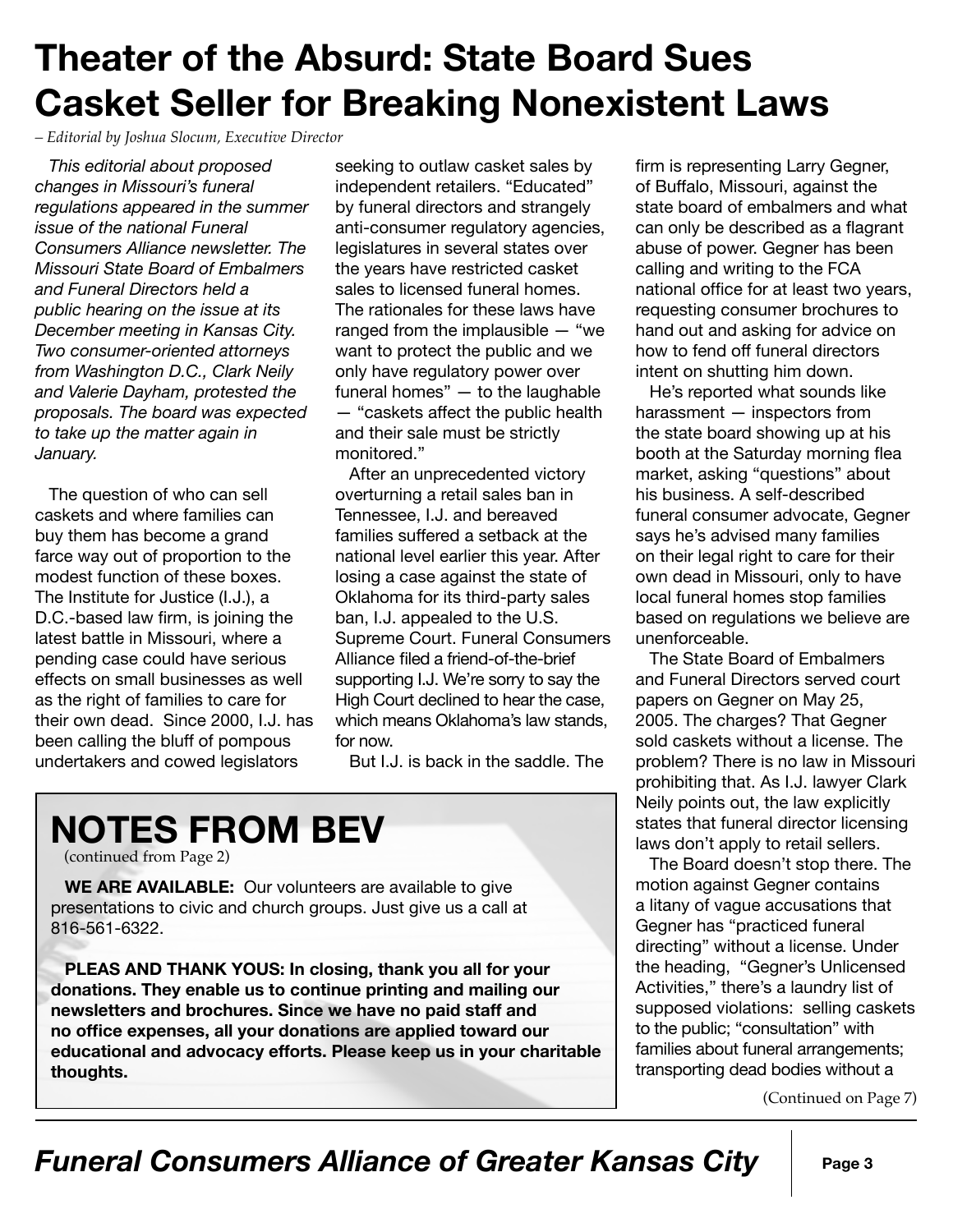## **Home Funeral: She Liked to Dance**

(continued from Page 1)

It still is. Jim goes there most evenings in his pickup, plays their favorite music on the truck's radio and talks to Mary. The headstone also contains Jim's name and birth date, May 28, 1934. He will be buried there when his time comes.

"This is where she belongs, here with us," he said, "not in some darned cemetery."

Jim figures the total cost for the funeral, wake, urn and headstone was \$2,769. Mary, who paid the bills and kept the books for the couple's business ventures over their 51 years together, would be proud of that thrifty amount, he said.

The funeral service in the Waltzs' A-frame home reflected other aspects of Mary's personality including her love of music and dancing. Neon Lights and Sounds, which normally produces disc jockey selections for private parties and karaoke shows in taverns, provided the music. Jim picked six songs: "Proud Mary" by Creedence Clearwater Revival, "Hey There" by Rosemary Clooney, "Strangers in the Night" (Lovers at first sight…) by Frank Sinatra, "If You Don't Know Me by Now" by Harold Melvin, "How Great Thou Art" by Elvis Presley and Sinatra's "I Did It My Way."

Neon Lights and Sounds producer Leonard Courter had never provided music for a funeral before. He took his queues from the Rev. Annie Hedquist, a chaplain for Heart of America Hospice of Topeka.

"It was very tastefully done," Courter said. "Honestly, if I expired today, I would hope my wife would do the same kind of thing for me."

Mary also was an excellent cook, Jim said. The bronze urn containing Mary's ashes rested on the dining room table, the setting of countless

family dinners prepared by Mary. Family photographs surrounded the urn.

Jim rented a podium and 20 folding chairs for the 7 p.m. service, which originally was planned for the grave site, but was moved indoors because of rain. Sofas were moved against the wall and house plants



**Mary Waltz**

went into the bedrooms.

Jim prepared a eulogy, but didn't feel up to delivering it. Rev. Hedquist delivered it for him.

Jim arrived from Indiana for training to become a tower operator at the Olathe Navel Air Station in April, 1954. He met Mary Frances Belz of Raytown that same month at a USO club in Kansas City. It really was love at first sight. They married four months later on August 15.

"Everybody loved Mary," Jim wrote in his eulogy. She was "the most uncontroversial woman I ever knew. However, she had one fault. She was a darned Democrat, and

hated all Republicans with maybe me being the exception." The marriage survived their political division because, Jim wrote, "I kept my mouth shut."

 Jim cared for her during most of her illness. The time came when he had to take away her driving privileges. There was a period when she became a front seat driver, giving him all sorts of directions and commands that didn't make sense. Once, when her constant coaching got on his nerves, he tuned the radio to Rush Limbaugh, someone Mary could never abide. She spent the remainder of the trip arguing with Limbaugh.

"When we weep," his eulogy continued, "it is not just in grief. It is also in relief. Mary is not suffering any more and is at peace. Mary is surely in a better place now."

As if on queue, it stopped raining 15 minutes before the end of the service. The packed house filed out to the grave site for burial. Nine helium-filled balloons were released, one for each grandchild. It was 1:30 a.m. when the last of the guests departed. Jim characterized the whole experience as "just awesome."

Jim, a retired FAA air traffic controller, said cremation was the most practical way to handle bodies for home burials. State laws permit the burial of bodies on private property without cremation, but probably not without red tape, he said. The stability of ashes also posed no problem for waiting eight days for the service. The time span was needed for their grandson, PFC Clint Studer, to make it home from duty in Iraq.

(continued on Page 5)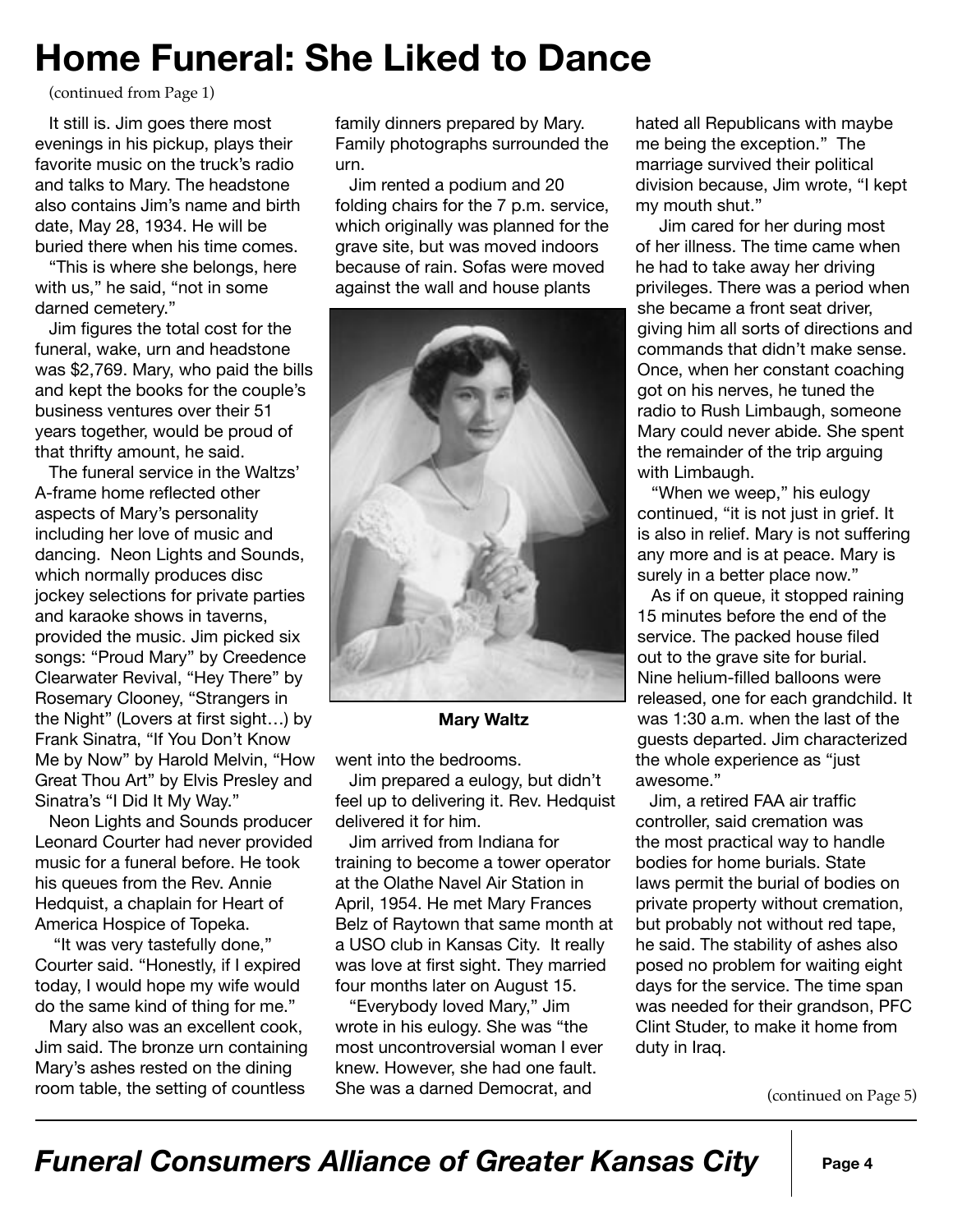## **Home Funeral: Price Quotes Vary Widely**

(continued from Page 4)

A third reason favoring cremation is the portability of ashes compared with caskets. Should future owners of the property object to the graves, the three Waltz children would find it easier to move a couple of urns and a headstone than caskets.

Dodds Memorials of Ottawa provided the granite headstone and bronze urn. The \$1,200 cost included engraving, delivery and placing the stone on a concrete base. The company sells 200 to 250 headstones a year, said Sharon Dodds. It was only the fourth or fifth private-property delivery in the firm's 16 years of business, she said. And two of those later were moved to new locations when the owners moved.

Rev. Hedquist said, "It was a wonderful service. I enjoyed it immensely. It was the way I wish we could do them all."

She said she didn't think people had any idea that the state allows home services and burials. Once the body is cremated, she said, "you may do anything with the ashes you wish."

Jim said he thought he was doing okay with his grieving process, which has its ups and downs, but hard part is the loneliness. What they say is true, he said. "You don't realize how much you take for granted when everything is going well. Things like hugs and kisses. You don't realize how much you would miss hugs from a woman."

Jim did not achieve the funeral's economical cost by accepting the first price quotes he got for funeral services. The Lamb-Roberts Funeral Home in Baldwin offered direct cremation services (cremation directly after

death without embalming) for \$3,020. He contacted Bev McGill, president of the Funeral Consumers Alliance of Greater Kansas City. McGill referred him to Kansas City Funeral Directors, a mortuary in Wyandotte County. His bill there was \$1,068 including cremation, \$595; transportation, \$125; death certificates, \$135; a memorial book and keepsake folders, \$60, and newspaper obituary, \$149. In its 2004 survey of prices at

73 funeral homes in the Kansas City metropolitan area, the Funeral Consumers Alliance found that the



lowest price for direct cremation was \$475 and the highest was \$2,986. The mean average was \$1,492. The Lamb-Roberts Funeral Home in Baldwin was not included in the survey.

#### **Back to Basics: A Funeral Rule Brush-up**

*(The following article is reprinted from the summer newsletter of the national FCA)*

The FTC Funeral Rule gives families important rights when buying funerals. Consumers can use the Rule to control funeral costs and arrange funerals or cremations that are meaningful to them. But to use it, you have to know it. Here are the options and disclosures mortuaries are supposed to provide and to disclose to you on their General Price Lists (GPLs). Unfortunately, cemeteries, crematories and other providers don't really fall under the Rule. We receive many complaints about cemeteries, for example, that don't disclose their prices or misrepresent requirements. **Beware.**

- **1.** You have the right to select only those goods and services you want, unless a law requires any particular purchases.
- **2.** You will be charged a non-declinable fee for the basic services of the funeral director and staff. This is the only fee you cannot decline, unless there are other state-specific legal requirements. Unfortunately, this fee is often inflated to thousands of dollars, and is unconnected to the actual goods and services you choose.

(continued on Page 6)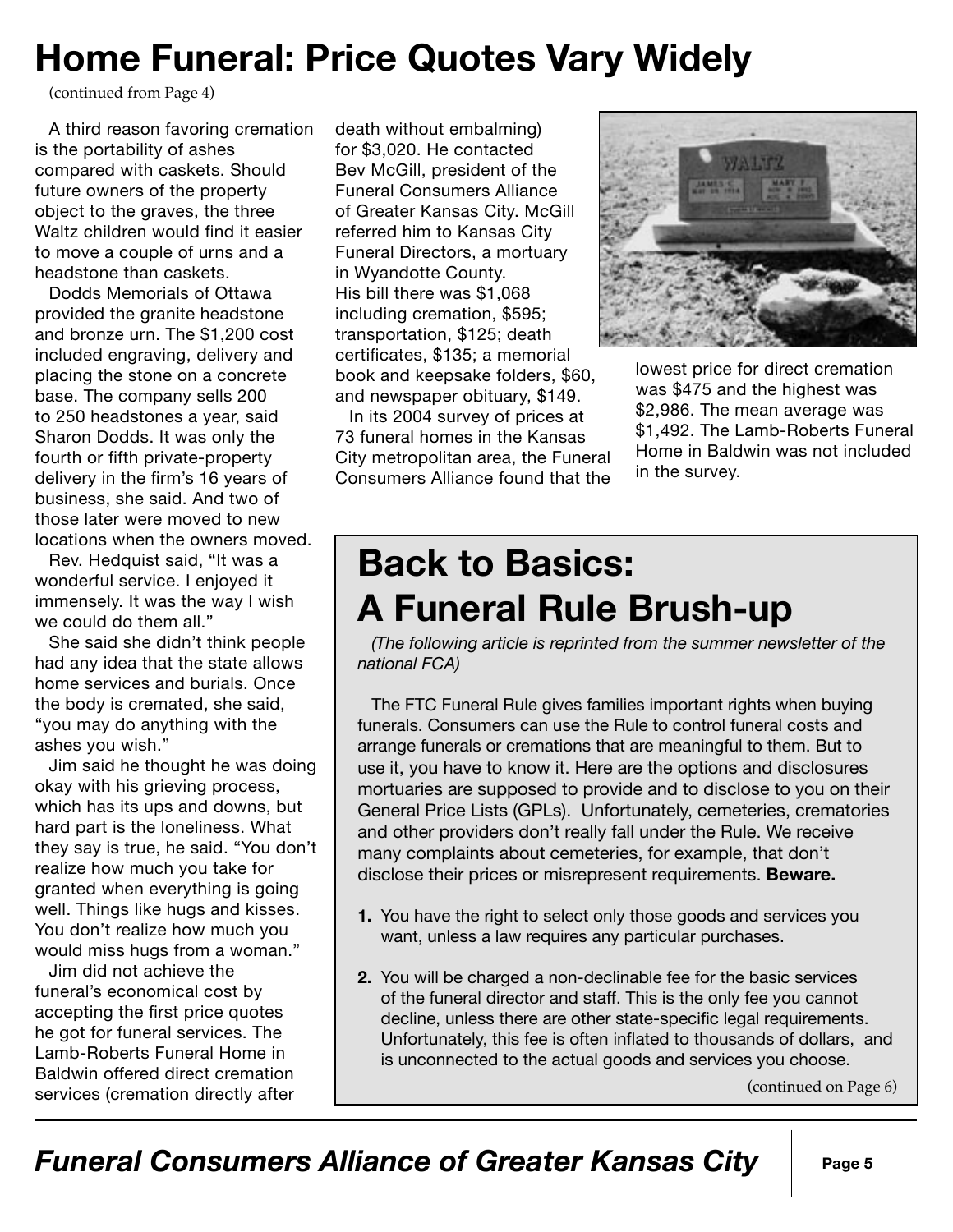#### **Stuart Whitney: A Backward Glance**

(continued from Page 1)

*I cannot think of Stuart and not smile. His energy, his wry sense of humor, his sense of compassion, and a little bit of mischief. I came to know him through serving on the board of the Funeral Consumer's Alliance of Greater Kansas City, where Stuart was president for many years and led us through many changes and many adventures in helping to educate the community about final arrangement costs and options. He was a kind and courageous man who was not afraid to use his influence to right society's wrongs. I learned so much from him. It is an honor to call him my friend.*  **Mercedes Bern-Klug** 

**(Iowa City, IA )** 

*Susan -* 

*If God permits Stuart's's soul so newly arrived in eternity a momentary backward glance, he would surely smile at you and send you all his love. Your former neighbor,*

**Jeff Schiller (Kansas City, MO)**

◇ ◇ ◇ ◇ ◇ ◇ ◇ ◇

*Stuart's legacy of compassion and understanding will live on through the many lives that he touched while on earth. Those of us that had the privilege of knowing him have been both touched and blessed by the experience of his friendship.*

**Brad Stratton (Overland Park, KS)**

◇ ◇ ◇ ◇ ◇ ◇ ◇ ◇

*I will miss my wonderful friend Stuart Whitney. Stuart was always there when I needed him. He would always take the time to sit and talk* 

*with me before we started our days work at reStart. He had faith in me even when I didn't have it myself. I loved him as Ba Ba the clown and will always remember Stuart and Susan doing the Creation at Grand Ave. Temple UMC* 

*God bless you Stuart and thank you for being part of my life.* **Dick Carter (Humansville, MO)** 

◇ ◇ ◇ ◇ ◇ ◇ ◇ ◇

*Stuart served as chairman of* 

*our FCA-GKC board for many years. It's hard to list all the things Stuart meant to me as well as our organization. I remember how he kept trying to continue his involvement, not only with our organization, but also with his many other community responsibilities, in spite of his declining health. Even near the end of his life, he shared his views when I had questions. His impact on the community, as well as the lives of those who knew him, will be felt for years to come.*

**Bev McGill, FCA-GKC president** 

*A huge thank you to Steve Nicely for his help with the newsletter. Steve is a former writer for the Kansas City Star, now retired.* 

*It was only because of Steve's help that the newsletter became a reality.*

#### **Back to Basics: A Funeral Rule Brush-up**

(continued from Page 5)

**3.** Embalming is not required by law, except in certain special cases. Only two states that we know of — Minnesota and New Hampshire — require embalming for public viewing under any circumstances. Some states do not require it at all. Of those that do, most consider refrigeration an acceptable alternative if the body is not buried or cremated within a short time.

 Unfortunately, funeral homes are allowed to require embalming for public viewing, though this is "necessary" only because morticians prefer it to other alternatives. You do not have to pay for embalming if you did not authorize it.

- **4.** Aside from the non-declinable fee, you can choose or decline — any of the services or goods the funeral home offers. The FTC requires funeral homes to list the following 16 items on their GPLs (if they are services the funeral home usually offers):
	- Transfer of remains to funeral home
	- Basic services of funeral director and staff
	- **Embalming**
	- Other body preparation
	- Forwarding remains to another funeral home
	- Receiving remains from another funeral home
	- Facilities and staff for viewing
	- Facilities and staff for funeral ceremony
	- Facilities and staff for memorial service

(continued on Page 8)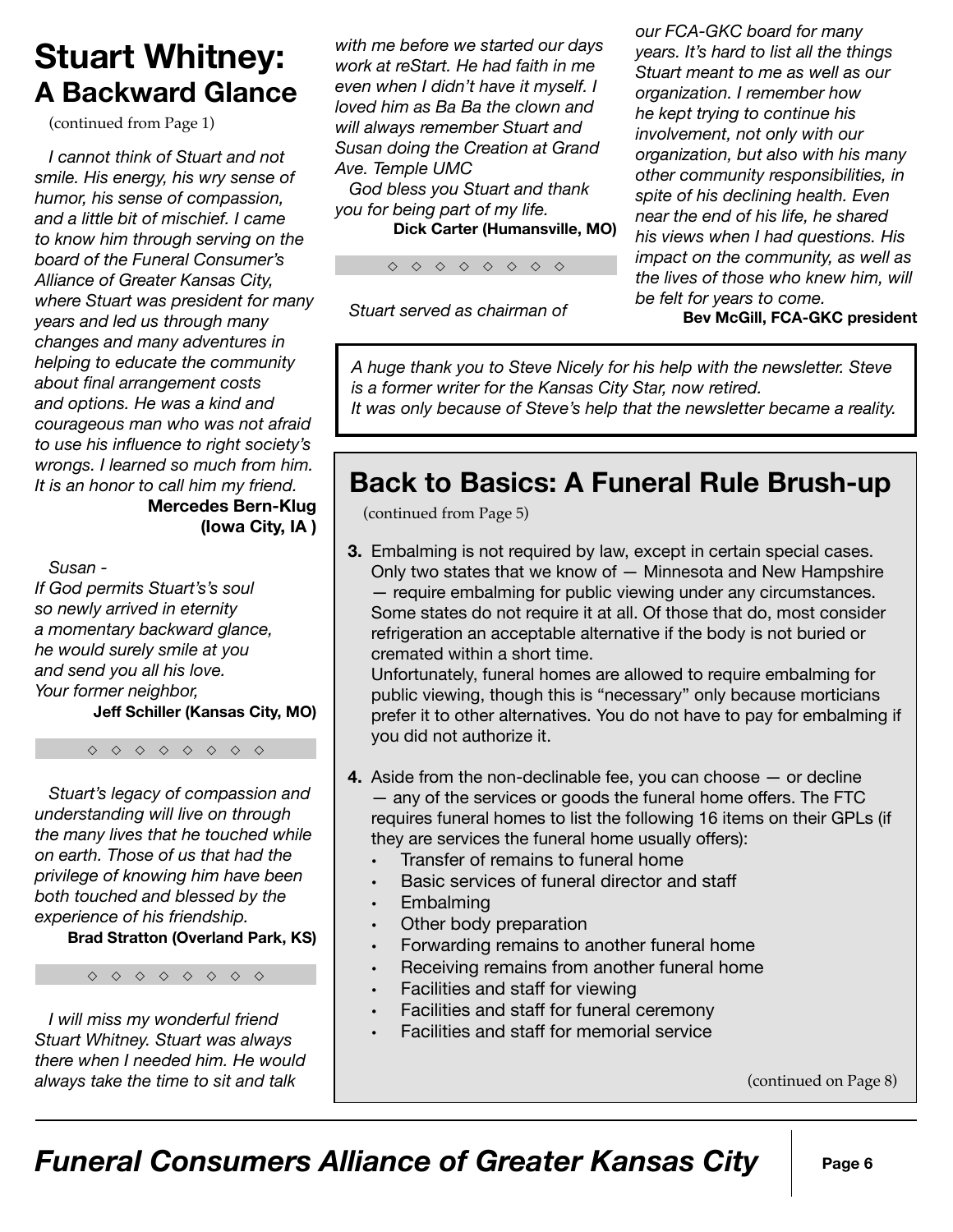## **Theater of the Absurd: State Board Sues Casket Seller**

(continued from Page 3)

license; "making arrangements" with families.

The Board seems to be saying Gegner can't even speak to families about funeral matters without a license. In its reply motion, I.J. defends Gegner on First Amendment grounds, noting that disseminating truthful information to families is a constitutional right. Gegner claims he's never transported bodies for families, and I.J. says that even if he did, he has a right to do so because he's not doing it for pay.



The State Board of Embalmers is relying on regulations that are self-serving at best, and probably invalid. Section 23 of the MO funeral regulations states:

*No dead human body shall be buried, interred, cremated . . . unless the burial, interment, cremation, removal or other authorized disposition is performed under the direction of a Missouri licensed funeral establishment . . .* 

So families are required by regulation to employ a funeral director, even if they don't want to? Not according to I.J. The Institute's brief states, "The regulations promulgated by the Missouri Board of Embalmers and Funeral Directors exceed the statutory authority granted to the Board, and are, therefore, invalid . . ."

After Gegner reported to me that some funeral directors were using the regulations to stop families from performing their own funerals, I did some research. I couldn't find any law empowering the Board of Embalmers to govern non-funeral directors. So, I called Sharon Euler,

> Assistant Attorney General and general counsel to the Board.

She told me the Board's authority over private citizens was "minimal." If the board really wanted to stop a family-run funeral, she said, it would have to go to court to seek an injunction against the family by showing the family was endangering the public welfare.

"This is probably outside the Board's authority," she said.

I.J.'s Clark Neily issued this statement about the case:

"The Institute for Justice is all too familiar with the efforts of the funeral industry to seek protectionist legislation giving them the exclusive right to sell caskets to the public. I.J. will vigorously resist that attempt. We will also resist the Board's attempt to prevent anyone from exercising his First Amendment right to speak with others about their rights as funeral customers and their ability to engage in private home burials."

Using profit-serving regulations as a cudgel against small businesses and families trying to care for their own dead is not just unseemly, it's downright un-American. The next time the funeral industry complains about critics giving it a black eye, it might consider the whopping shiner it's been giving itself.

#### **FCA-GKC Board**

| Pam Thomas, Ph.DSecretary/Treasurer |  |
|-------------------------------------|--|
|                                     |  |
|                                     |  |
|                                     |  |
|                                     |  |
|                                     |  |
|                                     |  |
|                                     |  |
|                                     |  |
|                                     |  |